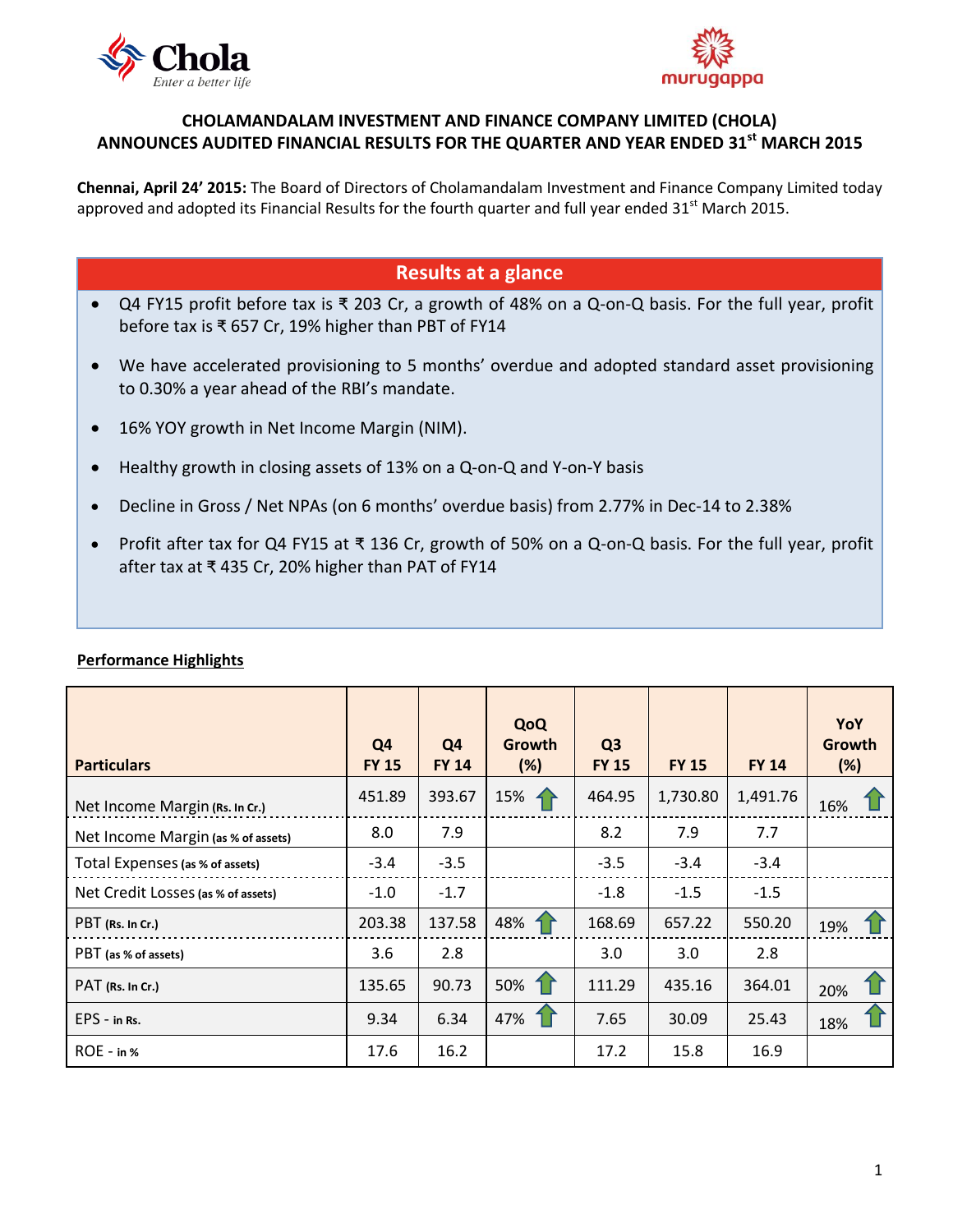



We disbursed ₹ 2564 Cr in our Vehicle Finance business as against ₹ 2795 C. in Q4 of FY14. A continued cautious approach towards disbursements resulted in 8 % degrowth as compared to the same quarter in the previous year. However, Home Equity disbursement grew by 9%, from ₹ 785 Cr in Q4 FY14 to ₹ 857 Cr in Q4 FY15. Chola's aggregate disbursements for the quarter were ₹ 3508 Cr as against ₹ 3672 Cr in Q4 of FY14.

Chola's Net Income Margin (NIM) was 8.0% for the quarter, compared to 7.9% in the same quarter of last year. The NIM was strengthened by a healthy increase in interest income, substantial increase in Fee & Other Income, and a sustained reduction in interest cost. The NIM for FY15 was 7.9%, compared to 7.7% in FY14.

Collections performance improved through the quarter resulting in roll-forward rates in all buckets dropping consistently and an improved GNPA position. The GNPA is 3.12% (at 5 months' overdue) and NNPA is 2.03%.

Chola's PBT-ROTA for FY15 improved to 3% as against 2.8% in FY14.

#### **Capital Adequacy:**

The capital adequacy ratio (CAR) of the company was at 21.24% as against the regulatory requirement of 15%.

### **Dividend:**

The Board of Directors of Chola has declared a Final Dividend on Equity shares at the rate of 10% being ₹ 1.00 per equity share of ₹10 each. Along with the Interim Dividend of 25% already declared in Q3 FY15, the Total Equity Dividend declared by the company is 35%.

### **Subsidiaries Performance:**

The subsidiaries Cholamandalam Securities Limited (CSEC) and Cholamandalam Distribution Services Limited (CDSL) together made a profit before tax of ₹ 1.26 Cr in Q4, as against ₹ 1.62 Cr in the same quarter last year. On a full year basis, the subsidiaries made a PBT of ₹ 9 Cr. as against ₹ 4.28 Cr. in FY14. CDSL has submitted an application to the RBI for a Payments Bank License.

### **Consolidated Results:**

The consolidated profit after tax for Q4 is ₹ 137 Cr. as against ₹ 92 Cr. in Q4 of FY14, registering a growth of 49%.